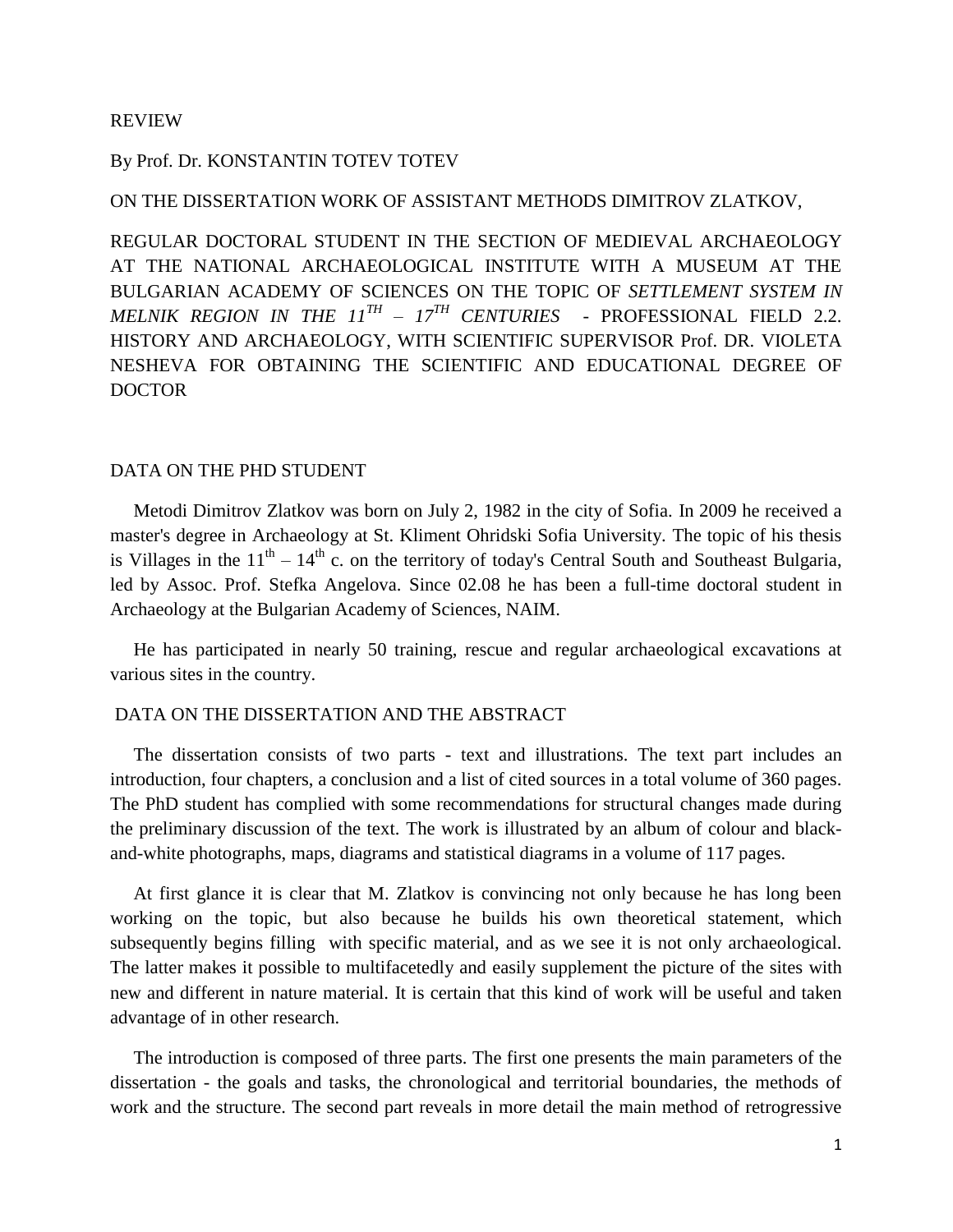analysis used and some terminological issues, such as the clarification of the definitions of the terms of *village*, *town* and *fortress*. The third part provides a brief overview of the physical and geographical characteristics of the studied region, in order to present the geographical conditions in which the settlement system has developed.

 The first chapter is devoted to a critical historiographical review of historical and archaeological studies, as well as to the presentation of archaeological data, written sources and other records on which the proposed work is grounded. It aptly presents the general historiographical framework. The comparison with the best model for historical and geographical research in Byzantine studies - Tabula Imperii Byzantini - makes a good impression. The author obviously seeks to follow their methodology, allowing himself to upgrade or argue it in places.

 The sources base is presented in an expanded and complete manner, emphasizing the existence of a new sources base. The growth of archaeological data compared to the previous summary for the region is 54%, which is significant. The difference in the written sources is much bigger, which in M. Zlatkov's research are many times more.

 The second chapter traces the changes in the political and administrative boundaries in the studied area from the  $7<sup>th</sup>$  to the 17<sup>th</sup> century, which are directly related to the development of the settlement system. This chapter is grounded entirely on an analysis of the written sources and the works that examine them. The great depth of the analysis is impressive, as not only the opinions of individual scholars are considered everywhere, but it is based on the study of the written sources themselves. All discussion questions are set against the background of previously expressed opinions on the issue, which allows to clearly highlighting the opinion of the author. The borders of Melnik region are detailed in a way that has not been done so far, which is a definite contribution.

 The third chapter summarizes the available written sources, archaeological data, topography and landscape for the nature and development of the settlement network in the investigated area. The written data from the  $13<sup>th</sup> - 14<sup>th</sup>$  c. are analyzed very carefully rejecting a number of earlier identifications and proposing new ones.

 This chapter presents the research of six separate areas in the studied area: the town of Sandanski and the villages of Ilindentsi, Sklave, Kulata, Leshnitsa and Polenitsa. In each of them the written, archaeological and toponymic data are critically examined to end up with a conclusion summarizing the spatial and demographic data for the development of the settlement life during the Middle Ages. The text for each of the six areas is a completed independent study, four of which are study-sized. The texts about Sandanski and Ilindentsi can be distinguished for considering a significant archeological material, which is skillfully combined with the written data.

 The fourth chapter presents the data for the old road network in Melnik region. The topic is developed in great detail, perhaps in some places it can be more synthesized. Notwithstanding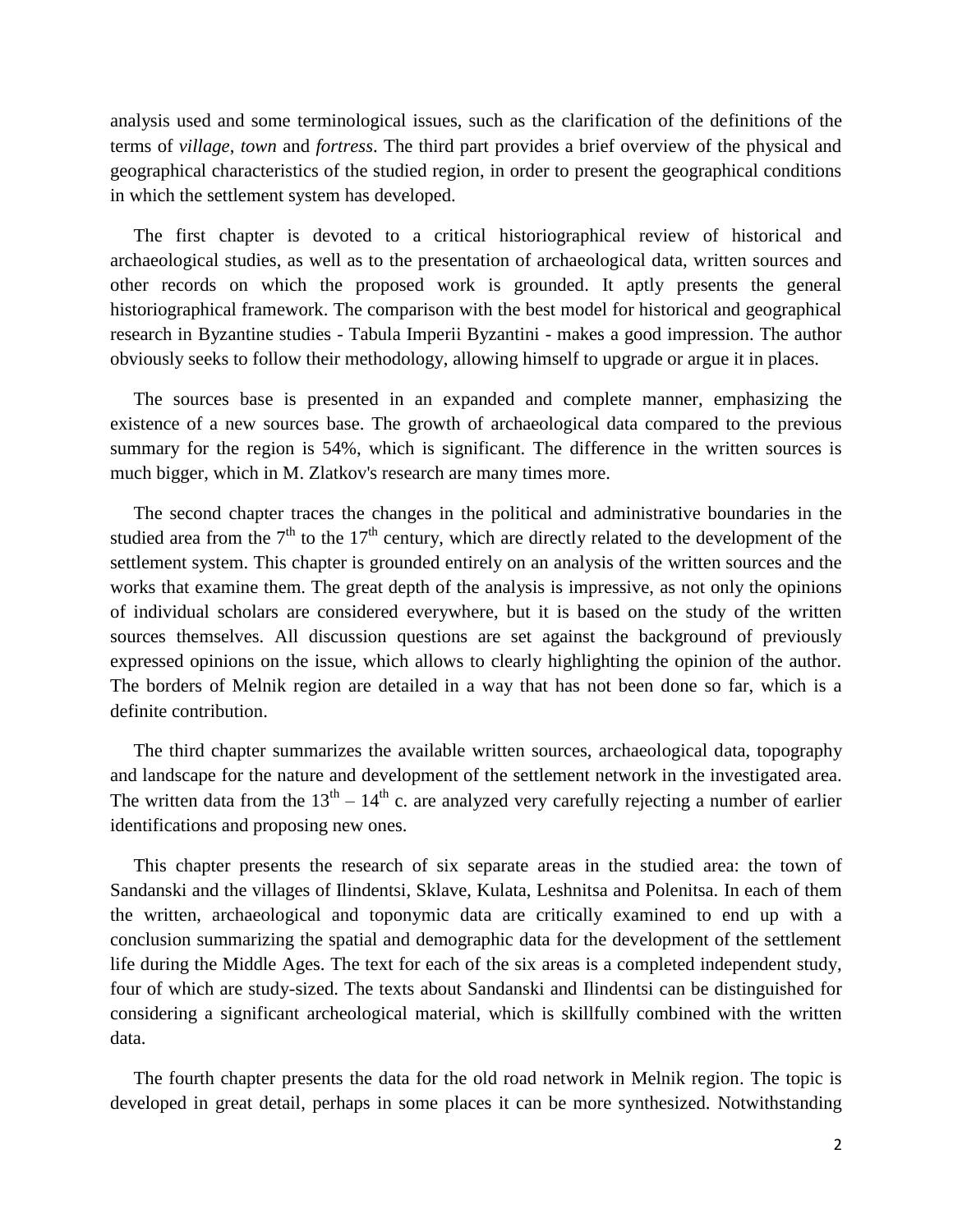this note, the information in it is readable and well organized. All previous studies and sources on the roads in the area, from Antiquity to the Renaissance, are critically monitored. The author offers a convincing detailed reconstruction of the routes and categorization of the roads.

 The conclusion summarizes the results of the previous chapters and text appendices. Emphasis is put on the high degree of continuity in the settlement development from the  $12<sup>th</sup>$  –  $14<sup>th</sup>$  to the  $19<sup>th</sup>$  century.

 The cited literature covers 60 pages, divided into: sources, studies, dictionaries and encyclopedias, maps, electronic resources and registration cards in the Archaeological Map of Bulgaria. It is a testament to the author's rich bibliographic awareness.

 In addition to the main text, one hundred pages of illustrations (photos, drawings and maps) are attached, which are numbered according to the respective chapters. They mainly contain photos and maps that are informative and related to the text.

 From the presented text and the overall content, it becomes clear that the main goal of the dissertation has been accomplished. The study of the history of formation and functioning of the settlement system in the studied area has been done precisely. The presented text is well processed and meaningful.

# SCIENTIFIC CONTRIBUTIONS

 In the auto-reference to the author's abstract Metodi Zlatkov notes seven scientific contributions. They reflect the serious work done in writing the here reviewed dissertation and are convincingly defended.

## PUBLICATIONS AND PARTICIPATIONS IN SCIENTIFIC FORUMS

 On the topic of the dissertation Metodi Zlatkov has 7 publications, 5 of which are co-authored, which meets the requirements of the Law for Development of the Academic Staff in Republic of Bulgaria.

## **CONCLUSION**

 I consider that the reviewed dissertation contains sufficient scientific results and original contributions, meeting the requirements of the Law on the Development of Academic Staff in the Republic of Bulgaria (ZRASRB) and the Regulations for its implementation.

 The dissertation shows that the PhD student Metodi Dimitrov Zlatkov masters in-depth theoretical knowledge and professional skills in the field of Medieval history and archaeology and can independently conduct research.